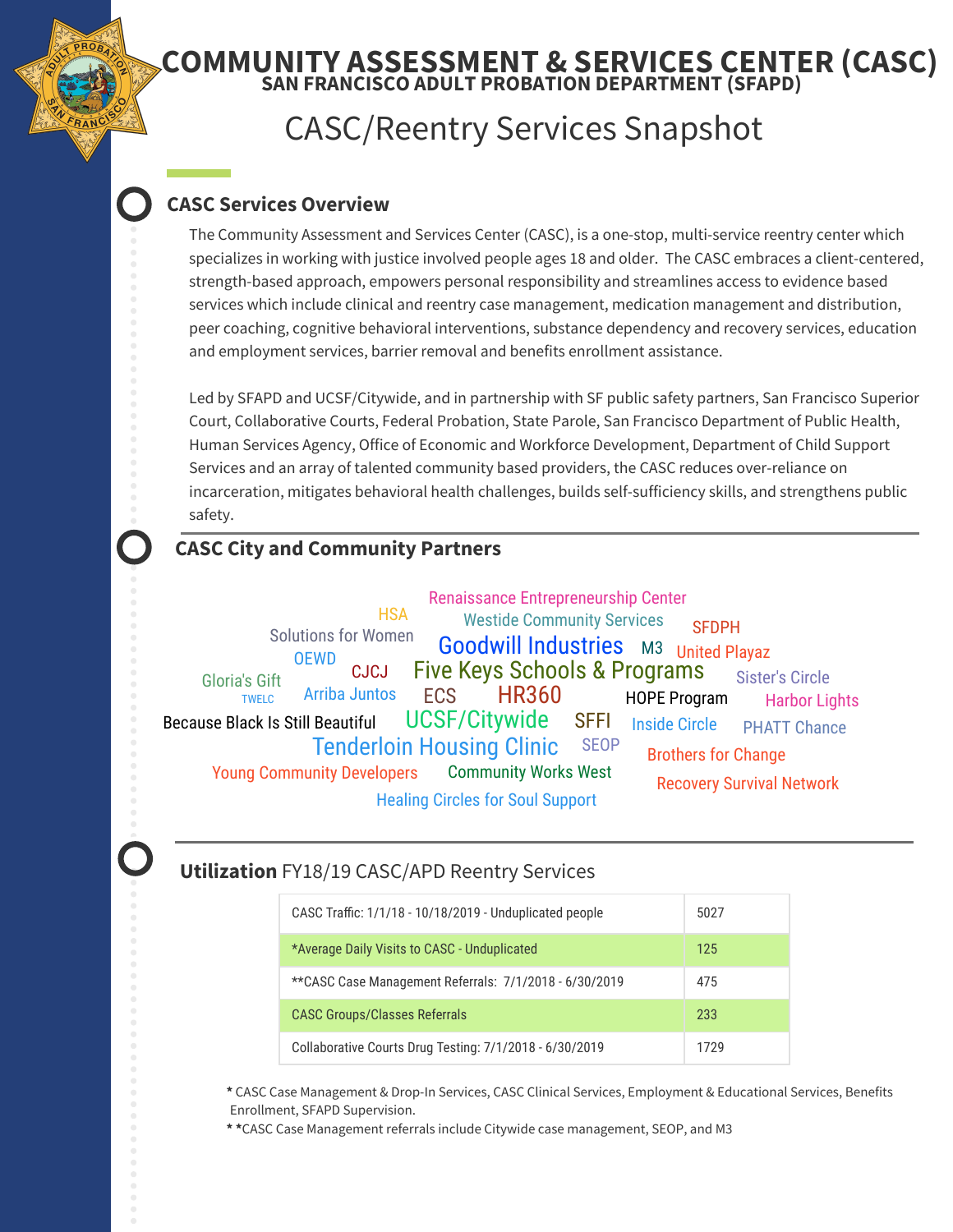## **CASC Groups/Classes**

Citywide has created a calendar of groups/classes that address the criminogenic needs of CASC clients. These interventions change the negative patterns of behavior, thinking, and feeling that are known drivers of criminal justice system involvement. CASC case managers and peer specialists facilitate the classes and are able to reinforce skills building with clients in the CASC's therapeutic milieu. The milieu is a space where people can build community with each other. It resonates with respect for diversity, and an appreciation of differences. CASC clients develop intrinsic motivation to achieve long term personal goals through the CASC classes, positive environment and staff who wholeheartedly believe in second chances.







**\***Enrollment numbers across interventions are duplicated as one client may attend multiple CASC groups/classes. \*\*Parenting inlcludes Mothers Matter and Fathers Matter, both facilitated by APD staff.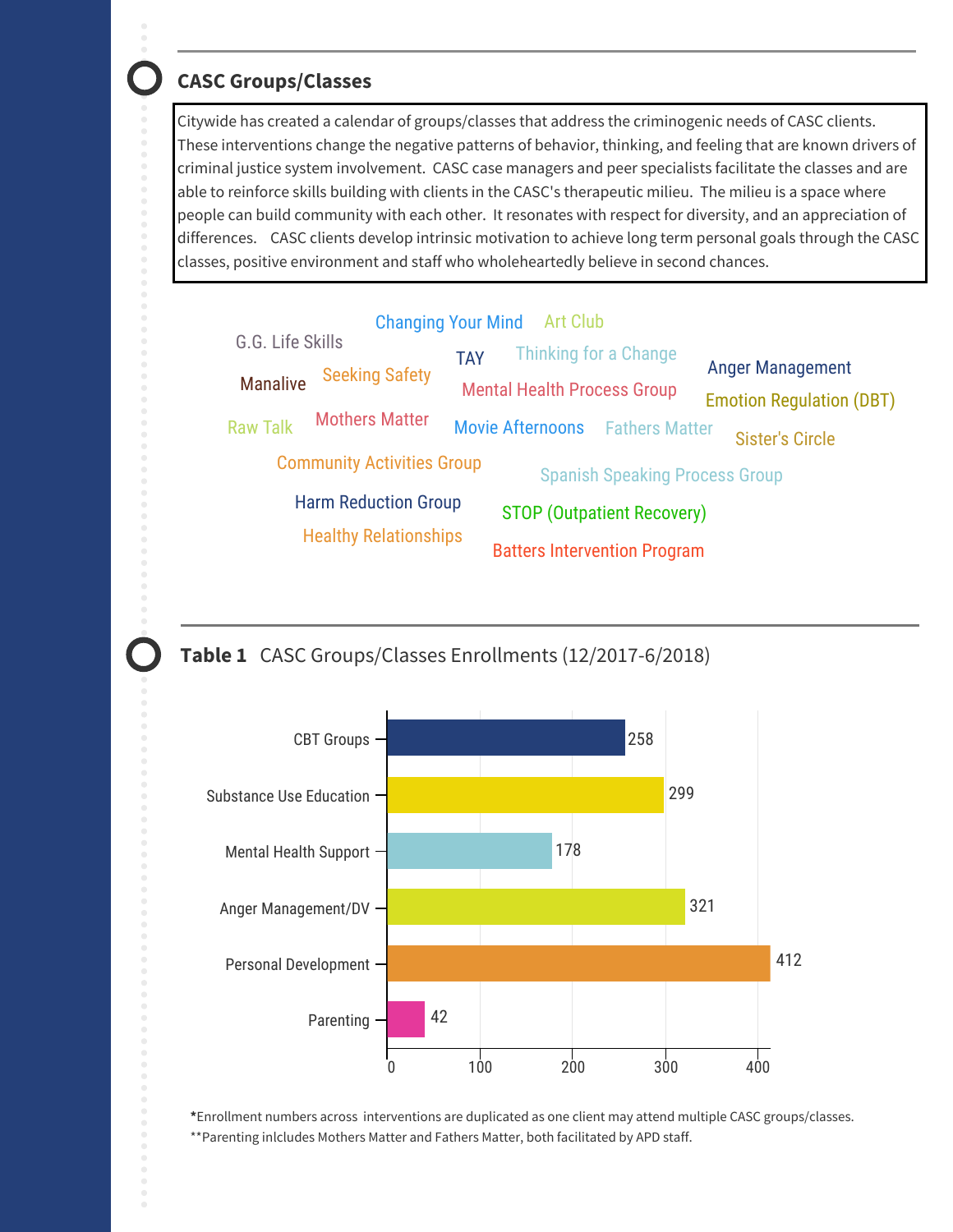# CASC CASE MANAGEMENT FY 18/19

#### **Overview of Case Management**

In the Fall of 2017, UCSF/Citywide was selected to oversee CASC services. Using the Forensic Assertive Community Treatment (FACT) model of case management, UCSF/Citywide adeptly serves clients based on their criminogenic and behavioral health needs. *CASC case management capacity is regularly at 100% utilization.*

# **Prorgram Capacity FY 18/19** Intensive Case Management 120 Reentry Case Management 150 APD Pretrial/Intensive Supervision Court 25 Medication Management 100 # of Unique CASC Classes Offered 23

#### **CASC Services Address the Following Needs:**



Chronic Homelessness

Severe Mental Illness

#### Medication Management

## **Clinical Case Management**  Reentry Case Management

The CASC Case Management team works with APD's highest needs and hardest to serve forensic population.

#### **Most Prevalent DSM Diagnosis of Participants:**

- Post Traumatic Stress Disorder (PTSD)
- Thought Disorder
- Substance Use Disorder

#### **CASC Medication Management:**

- Psychiatric Mental Health Nurse Practitioner works with clients to evaluate/treat mental health symptoms to increase their psychiatric stability.
- Clients are evaluated for medication efficacy and side effects on an ongoing basis. Medications may be changed to address new psychiatric symptoms.
- Oral/Injectable medications are administered
- Most commonly distributed medications are antidepressants, sleep medications, and antipsychotics.

- Biopsychosocial Assessment
- Adult Needs and Strengths Assessment (ANSA)
- Individual Treatment Plan based on client's criminogenic needs
- Aid client's transition from custody to the community
- Navigate Barriers to Reentry
- Outreach

#### **Management FACT Model of Case**

#### **Case Manager**

# **FACT Case Management - Brief Overview**

**Forensic Assertive Community Treatment (FACT) is a communitybased program for justice involved people that provides intensive case management and mental health treatment. FACT is a dynamic model in which practitioners respond to client's needs in the community, in-custody, and at the CASC- wherever needed!**

**Probation Doctor Officer**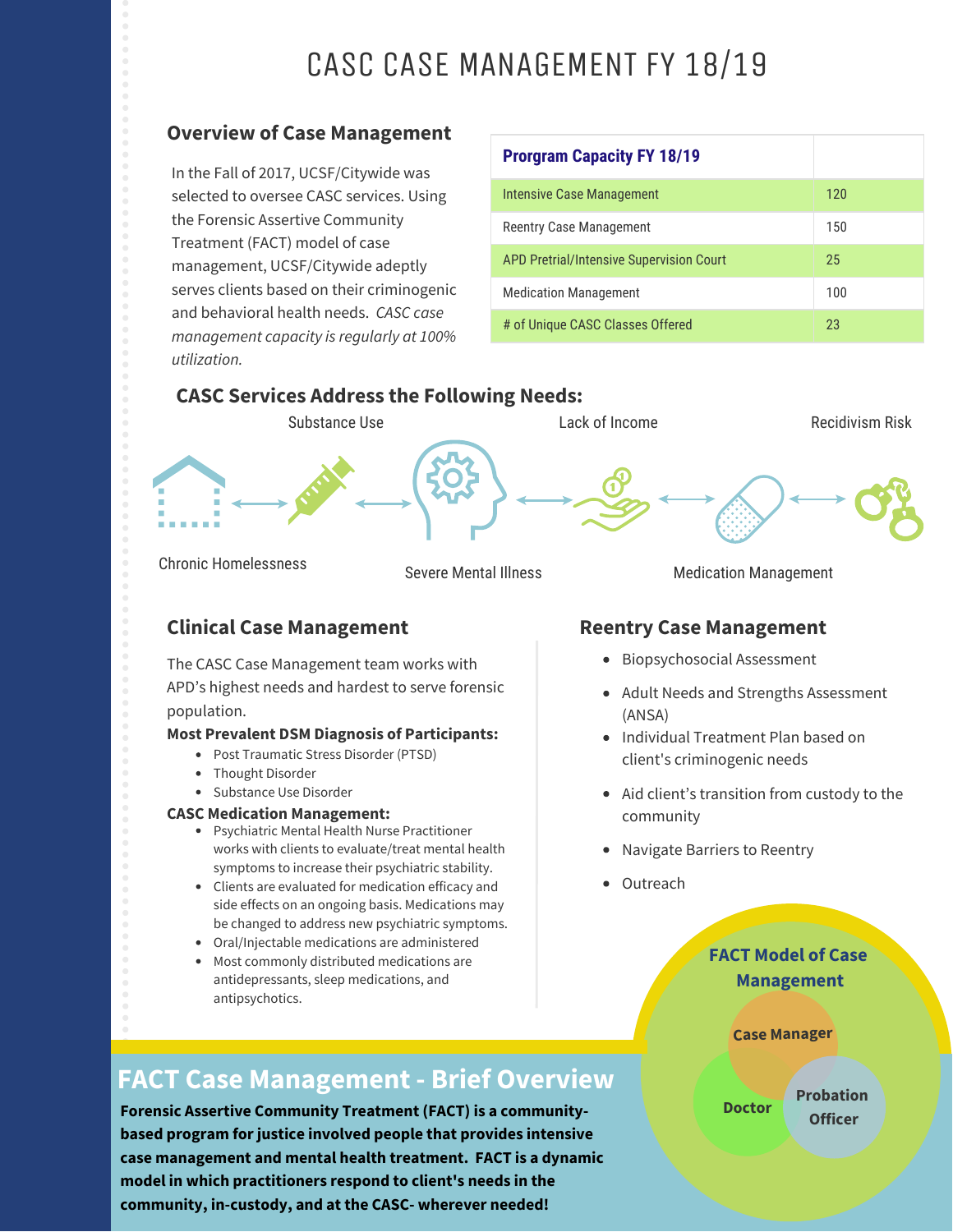

the employment services lead at the CASC.

# **Table 4** FY 18/19 CASC Client Benefit Enrollment

APD's partnership with HSA affords clients the opportunity to easily access public benefits designed to meet the needs of low income adults. HSA has staff stationed at the CASC.







Hygiene Kits